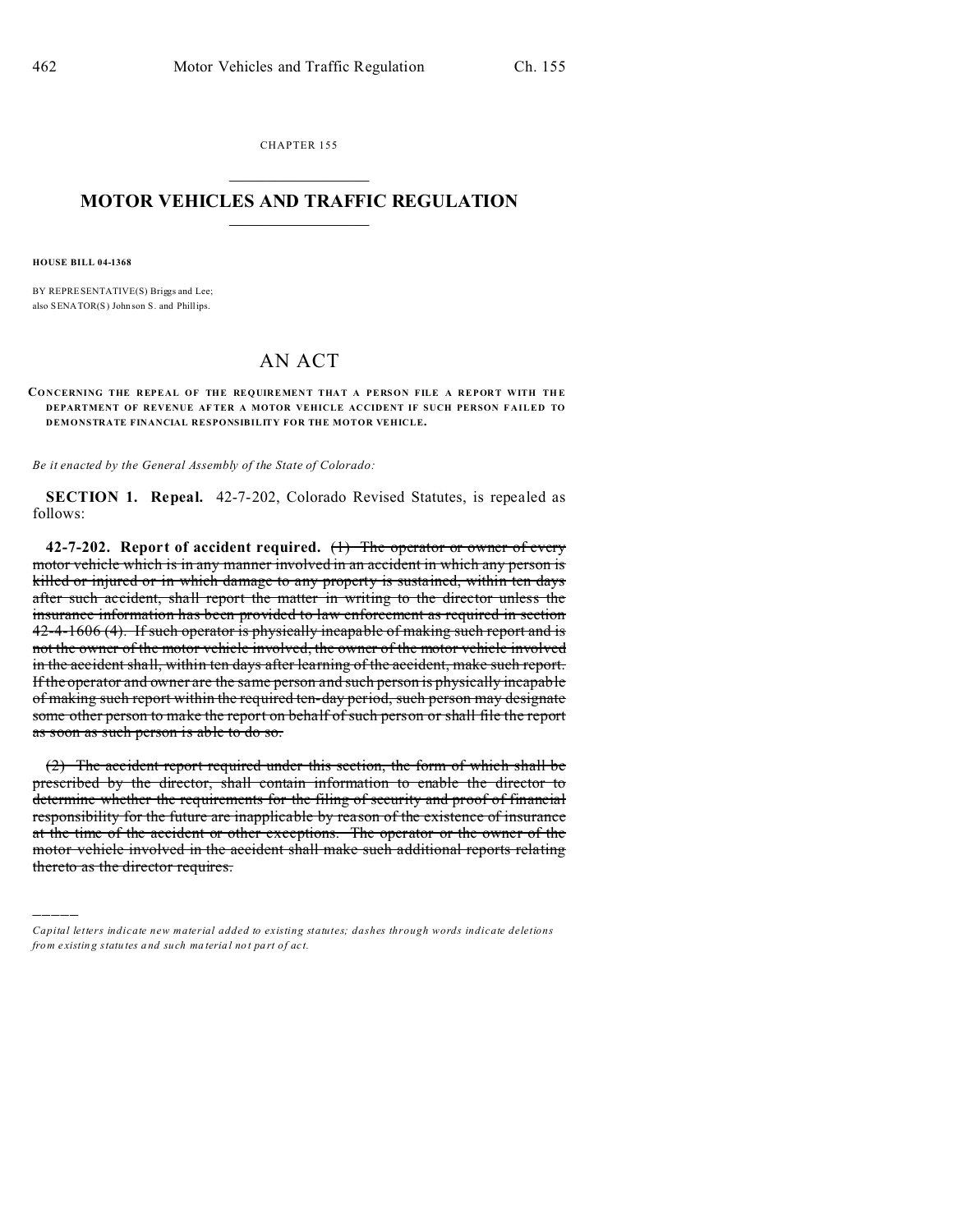(3) The director may rely upon the accuracy of information as to insurance or bond contained in written statements required under part 3 of this article or under section 42-4-1606 unless and until the director has reason to believe that such information is erroneous.

(4) The director shall suspend the license (or any nonresident's operating privilege) of any person who fails, refuses, or neglects to make a report of a motor vehicle accident as required in this section.

(5) Nothing in this section shall be deemed to affect the underwriting of insurance policies issued under part 6 of article 4 of title 10, C.R.S.

**SECTION 2. Repeal.** 42-4-1606 (2) and (4) (a) (II), Colorado Revised Statutes, are repealed as follows:

**42-4-1606.** Duty to report accidents. (2)  $(a)$  In accordance with section 42-7-202, the driver of a vehicle which is in any manner involved in an accident resulting in bodily injury to, serious bodily injury to, or death of any person or damage to property shall, within ten days after such accident, submit to the department on the form provided a written report of such accident unless the insurance information has been reported to law enforcement as specified in subsection (4) of this section.

(b) Except when supplemental reports are required as provided in subsection (3) of this section, the report specified in paragraph  $(a)$  of this subsection  $(2)$  shall be the only written report required of the driver for any of the purposes specified in this article and in article 7 of this title, and said report shall be required of the driver whether or not the accident was investigated by the police authority.

(c) If a report filed by a driver pursuant to this section specifies that the driver was not insured at the time of the accident, the director may take appropriate action against such driver in accordance with the provisions of section 42-7-202.

(d) Nothing in this section shall be construed to prohibit any person affected by an accident from filing a report in connection with such accident.

(4) (a) (II) If a report filed by a law enforcement officer pursuant to this section specifies that the driver was not insured at the time of the accident, the director may take appropriate action against such driver in accordance with the provisions of section  $42 - 7 - 202$ .

**SECTION 3. Repeal.** 42-4-1607 (2), Colorado Revised Statutes, is repealed as follows:

**42-4-1607. When driver unable to give notice or make written report.** (2) Whenever the driver of a vehicle is physically incapable of making a written report of an accident as required in section 42-4-1606 (2) and section 42-7-202 and such driver is not the owner of the vehicle involved, then the owner shall within ten days after such accident make such report not made by the driver.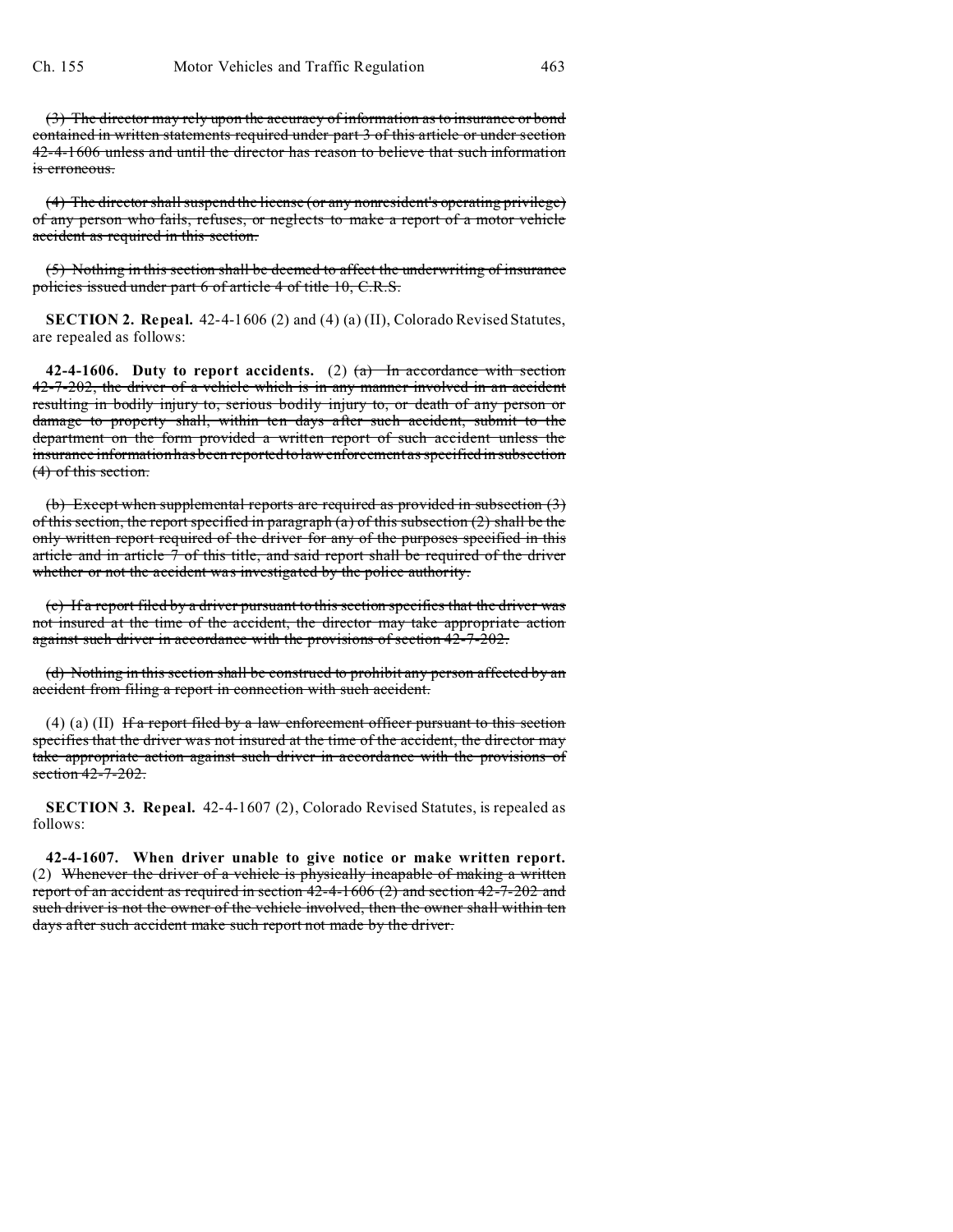**SECTION 4.** The introductory portion to 42-7-301 (1), Colorado Revised Statutes, is amended to read:

**42-7-301. Security and proof of financial responsibility for the future required under certain circumstances.** (1) Unless exempt under section 42-7-302, an operator or owner named in an accident report required to be filed pursuant to section  $42-7-202$  or section 42-4-1606 shall file with the director, according to the procedure provided by this section, both:

**SECTION 5.** The introductory portion to 42-7-303 (1), Colorado Revised Statutes, is amended to read:

**42-7-303. Duration of suspension.** (1) The license or nonresident's operating privilege suspended under sections  $42-7-202$  and SECTION 42-7-301 shall remain so suspended and not be renewed, nor shall any such license be issued to such person, unless there is filed with the director evidence satisfactory to the director that such person has been released from liability, has entered into a contract used as security pursuant to section 42-7-301 (7), or has been finally adjudicated not liable, or until:

**SECTION 6.** 42-7-504, Colorado Revised Statutes, is amended to read:

**42-7-504. Matters not to be evidence in litigation.** (1) Except as provided in subsection (2) of this section, neither the report required by section  $42-7-202$ , any action taken by the director pursuant to this article, any judgment or court decision on appeal therefrom, the findings if any, of the director upon which said IN SUCH action, is based, nor the security deposited, statement evidencing automobile liability insurance or bond, or proof of financial responsibility filed as provided in this article shall be referred to in any way nor be any evidence of the negligence or due care of either party at the trial of any OF AN action at law to recover damages or in any A criminal proceeding arising out of a motor vehicle accident. This section shall not be applicable with respect APPLY to any AN action brought by the director to enforce the provisions of this article.

(2) For the purposes of any civil trial, civil hearing, or arbitration held in relation to uninsured or underinsured motorist insurance coverage where the question of the existence of automobile liability insurance is an issue or when the amount of such insurance is an issue, the director shall issue, upon request, a certificate under seal. evidencing the information contained in reports filed pursuant to section 42-7-202. The certificate shall contain the motor vehicle operator's name, address, date of birth, and driver's license number; the date of the accident; and a statement indicating whether or not the records indicate that the owner or operator had in effect at the time of the accident an effective automobile liability policy and, if such a policy was in effect, the amount of coverage, the name of the insurer, and the number of the policy. Such certificate shall be prima facie evidence of the facts contained therein. In any civil trial, civil hearing, or arbitration held in relation to uninsured or underinsured motorist insurance coverage, if the certificate indicates that no report has been filed within the prescribed time, it shall be presumed in any civil trial, civil hearing, or arbitration held in relation to uninsured or underinsured motorist insurance coverage that the owner or operator did not have any automobile liability insurance. The director shall collect for each such certificate an amount sufficient to defray the costs of administration of this section. Any Such amount shall be included as a cost of the